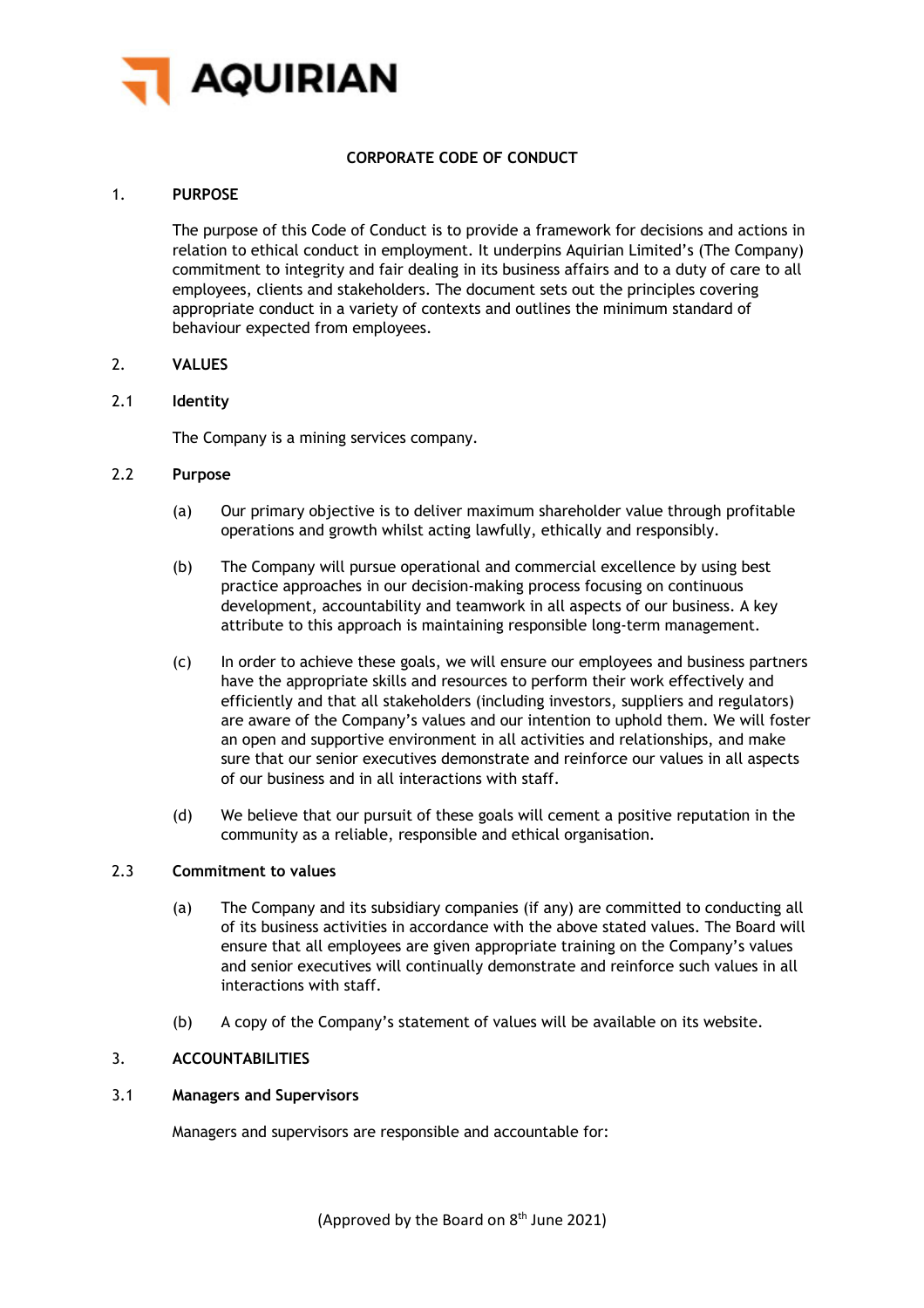- (a) undertaking their duties and behaving in a manner that is consistent with the provisions of the Code of Conduct;
- (b) the effective implementation, promotion and support of the Code of Conduct in their areas of responsibility; and
- (c) ensuring employees under their control understand and follow the provisions outlined in the Code of Conduct and receive appropriate training in respect of the Code of Conduct.

#### 3.2 **Employees**

All employees are responsible for:

- (a) understanding and complying with the Code of Conduct. To this end, regular and appropriate training on how to comply with this Code of Conduct will be provided to all employees;
- (b) undertaking their duties in a manner that is consistent with the provisions of the Code of Conduct;
- (c) reporting suspected corrupt conduct in accordance with the Company's Whistleblower Protection Policy and Anti-Bribery and Anti-Corruption Policy; and
- (d) reporting any departure from the Code of Conduct by themselves or others.

# 4. **PERSONAL AND PROFESSIONAL BEHAVIOUR**

When carrying out your duties, you should:

- (a) behave honestly and with integrity and report other employees who are behaving dishonestly;
- (b) treat fellow employees with respect and not engage in bullying, harassment or discrimination;
- (c) disclose and deal appropriately with any conflicts between your personal interests and your duty as a director, senior executive or employee (as applicable);
- (d) not take advantage of the property or information of the Company or its customers for personal gain or to cause detriment to the Company or its customers;
- (e) not take advantage of your position for the opportunities arising therefrom for personal gain;
- (f) carry out your work with integrity and to a high standard and in particular, commit to the Company's policy of producing quality goods and services;
- (g) operate within the law at all times;
- (h) act in the best interests of the Company;
- (i) follow the policies of the Company and adhere to the Company's values; and
- (j) act in an appropriate business-like manner when representing the Company in public forums and deal with customers and suppliers fairly.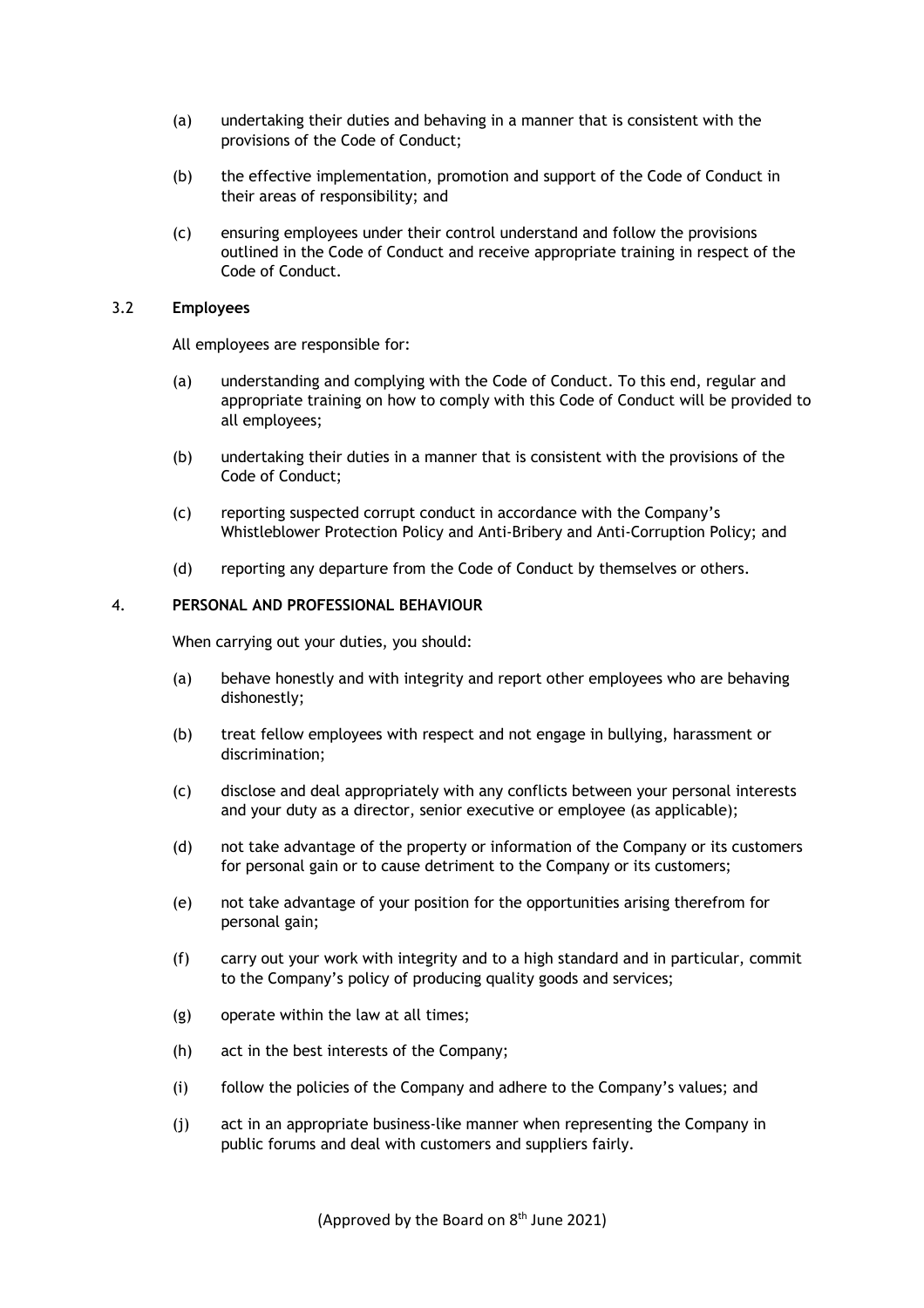# 5. **CONFLICT OF INTEREST**

Potential for conflict of interest arises when it is likely that you could be influenced, or it could be perceived that you are influenced, by a personal interest when carrying out your duties. Conflicts of interest that lead to biased decision making may constitute corrupt conduct.

- (a) Some situations that may give rise to a conflict of interest include situations where you have:
	- (i) financial interests in a matter the Company deals with or you are aware that your friends or relatives have a financial interest in the matter;
	- (ii) directorships/management of outside organisations;
	- (iii) membership of boards of outside organisations;
	- (iv) personal relationships with people the Company is dealing with which go beyond the level of a professional working relationship;
	- (v) secondary employment, business, commercial, or other activities outside of the workplace which impacts on your duty and obligations to the Company;
	- (vi) access to information that can be used for personal gain; and
	- (vii) offer of an inducement.
- (b) You may often be the only person aware of the potential for conflict. It is your responsibility to avoid any conflict from arising that could compromise your ability to perform your duties impartially. You must report any potential or actual conflicts of interest to your manager.
- (c) If you are uncertain whether a conflict exists, you should discuss that matter with your manager and attempt to resolve any conflicts that may exist.
- (d) You must comply with the Company's Anti-Bribery and Anti-Corruption Policy at all times. You must not submit or accept any bribe, or other improper inducement. Any such inducements are to be reported to your manager.

## 6. **INFORMATION SYSTEMS, DEVICES AND SOCIAL MEDIA/NETWORKING**

#### 6.1 **Information Systems**

Email, the internet, facsimile, telephones and other information systems must be used appropriately so as to maintain and not put at risk the integrity of the Company's information systems. Divisions and business units have policies in place to manage risks associated with information technology systems and their use. Employees must comply with the requirements of those policies at all times.

# 6.2 **Bring Your Own Devices**

Employees linking personal devices to the Company's information systems must ensure they first obtain appropriate authorisation and use such devices in accordance with all relevant divisional/business unit policies.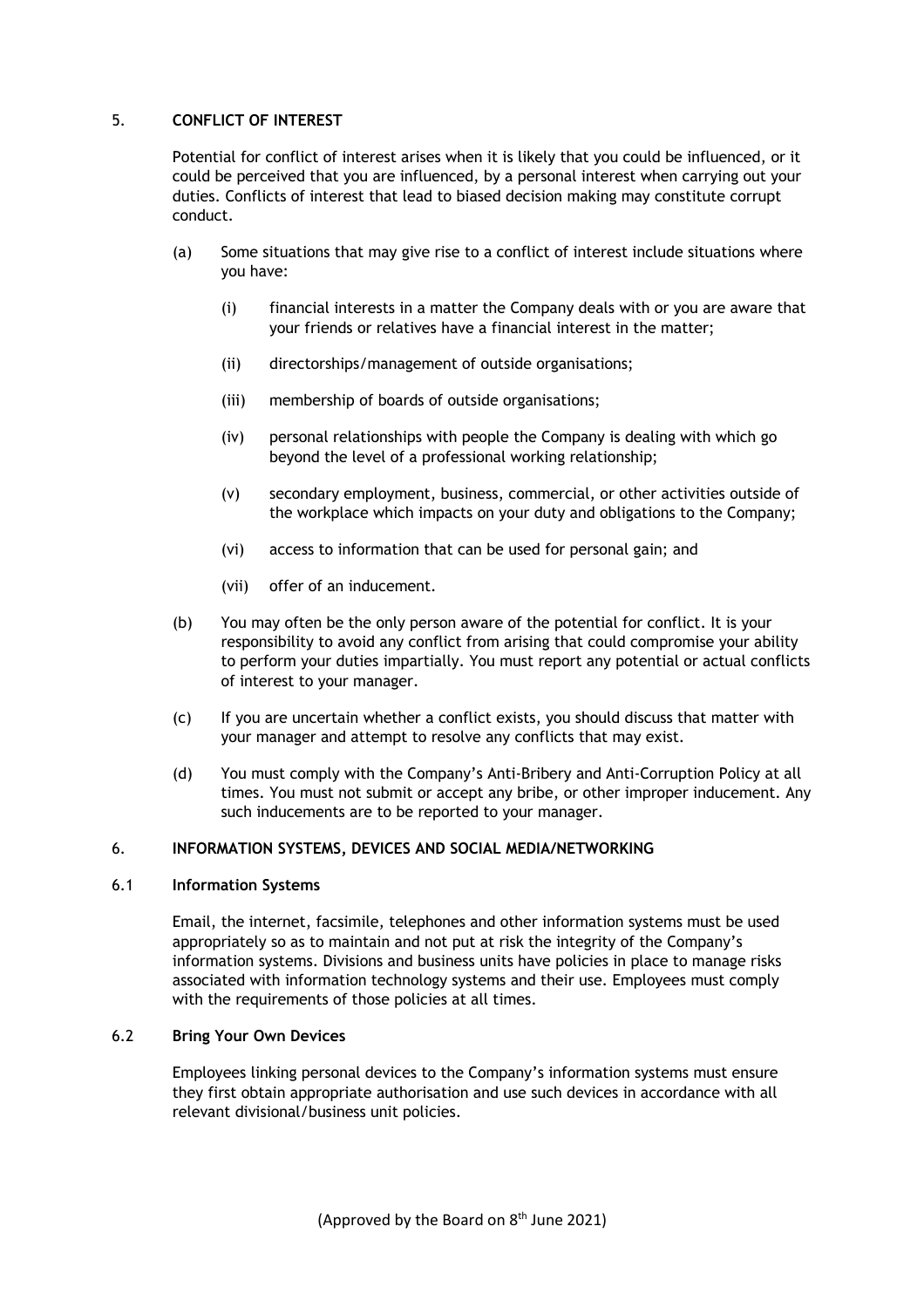#### 6.3 **Social Media/Networking**

Employees must ensure that they use any social media and networking sites in accordance with the requirements of the Code of Conduct and relevant policies.

## 7. **PUBLIC AND MEDIA COMMENT**

- (a) Individuals have a right to give their opinions on political and social issues in their private capacity as members of the community.
- (b) Employees must not make official comment on matters relating to the Company unless they are:
	- (i) authorised to do so by the Chief Executive Officer/Managing Director; or
	- (ii) giving evidence in court; or
	- (iii) otherwise authorised or required to by law.
- (c) Employees must not release unpublished or privileged information unless they have the authority to do so from the Chief Executive Officer/Managing Director.
- (d) The above restrictions apply except where prohibited by law, for example in relation to "whistleblowing". Employees should refer to the Company's Whistleblower Protection Policy for further information.

# 8. **USE OF COMPANY RESOURCES**

- (a) Requests to use Company resources outside core business time should be referred to management for approval.
- (b) If employees are authorised to use Company resources outside core business times, they must take responsibility for maintaining, replacing, and safeguarding the resources and following any special directions or conditions that apply.
- (c) Employees using Company resources **without** obtaining prior approval could face disciplinary and/or criminal action. Company resources are not to be used for any private commercial purposes.

# 9. **SECURITY OF INFORMATION**

Employees are to make sure that confidential and sensitive information cannot be accessed by unauthorised persons. Sensitive material should be securely stored overnight or when unattended. Employees must ensure that confidential information is only disclosed or discussed with people who are authorised to have access to it. It is considered a serious act of misconduct to deliberately release confidential documents or information to unauthorised persons, and may incur disciplinary action.

#### 10. **INTELLECTUAL PROPERTY/COPYRIGHT**

- (a) Intellectual property includes the rights relating to scientific discoveries, industrial designs, trademarks, service marks, commercial names and designations, and inventions and is valuable to the Company.
- (b) The Company is the owner of intellectual property created by employees in the course of their employment unless a specific prior agreement has been made. Employees must obtain written permission to use any such intellectual property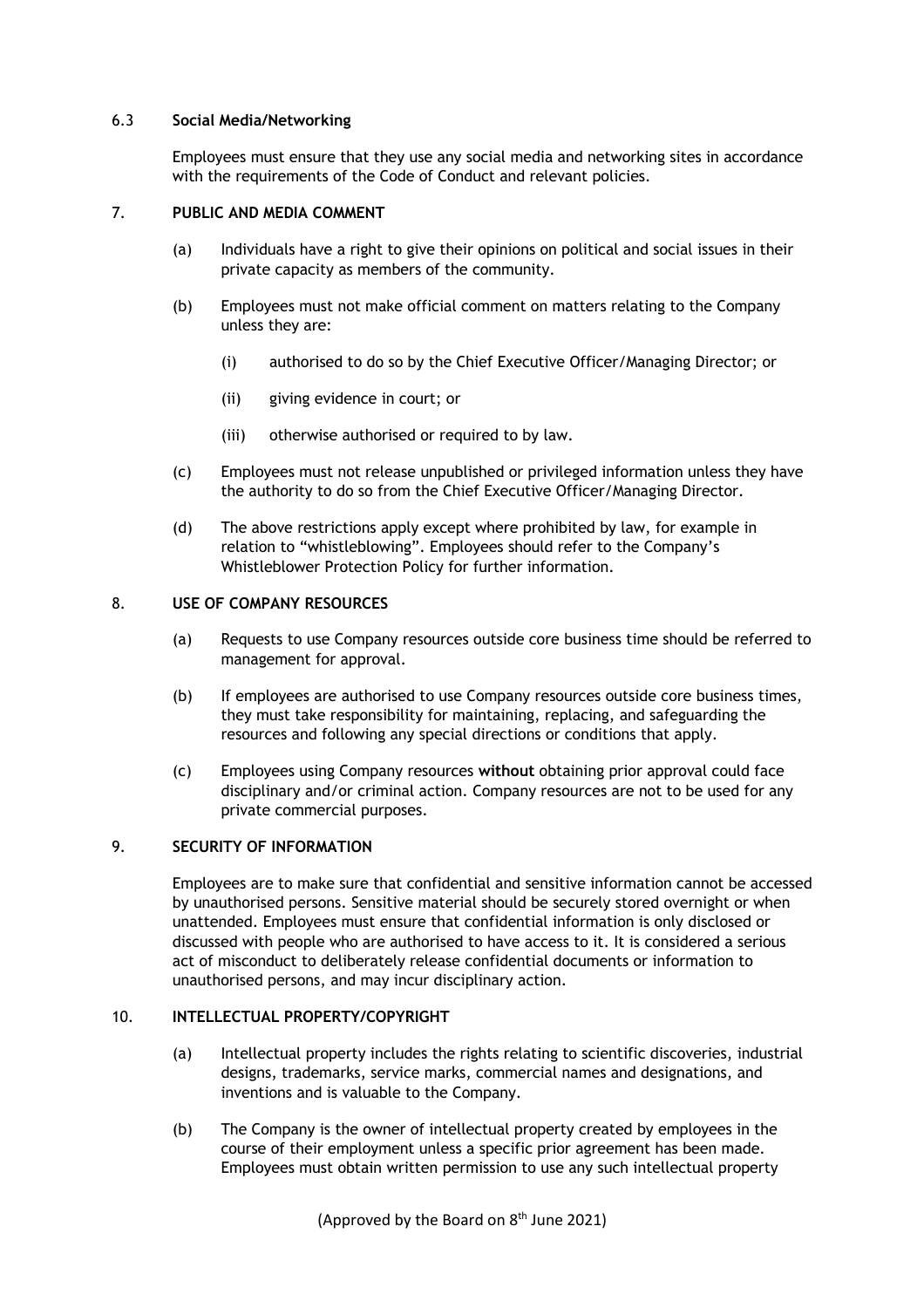from the Company Secretary/Chairman of the Board before making any use of that property for purposes other than as required in their role as employee.

#### 11. **DISCRIMINATION AND HARASSMENT**

- (a) Employees must not harass, discriminate, or support others who harass and discriminate against colleagues or members of the public on the grounds of gender, marital or family status, sexual orientation, gender identity, age, disabilities, ethnicity, religious beliefs, cultural background, socio-economic background, perspective or experience.
- (b) Such harassment or discrimination may constitute an offence under legislation. The Company's executives should understand and apply the principles of equal employment opportunity.

## 12. **CORRUPT CONDUCT**

- (a) Employees must comply with the Company's Anti-Bribery and Anti-Corruption Policy at all times.
- (b) Corrupt conduct involves the dishonest or partial use of power or position which results in one person/group being advantaged over another. Corruption can take many forms including, but not limited to:
	- (i) official misconduct;
	- (ii) bribery and blackmail;
	- (iii) unauthorised use of confidential information;
	- (iv) fraud; and
	- (v) theft.
- (c) Corrupt conduct will not be tolerated by the Company. Disciplinary action up to and including dismissal will be taken in the event of any employee participating in corrupt conduct.
- (d) Employees should refer to the Company's Whistleblower Protection Policy in respect of reporting corrupt conduct, conduct in breach of any of the Company's policies or its Code of Conduct.

#### 13. **OCCUPATIONAL HEALTH AND SAFETY**

- (a) It is the responsibility of all employees to act in accordance with the occupational health and safety legislation, regulations and policies applicable to their respective organisations and to use security and safety equipment provided.
- (b) Specifically, all employees are responsible for safety in their work area by:
	- (i) following the safety and security directives of management;
	- (ii) advising management of areas where there is a potential problem in safety and reporting suspicious occurrences; and
	- (iii) minimising risks in the workplace.